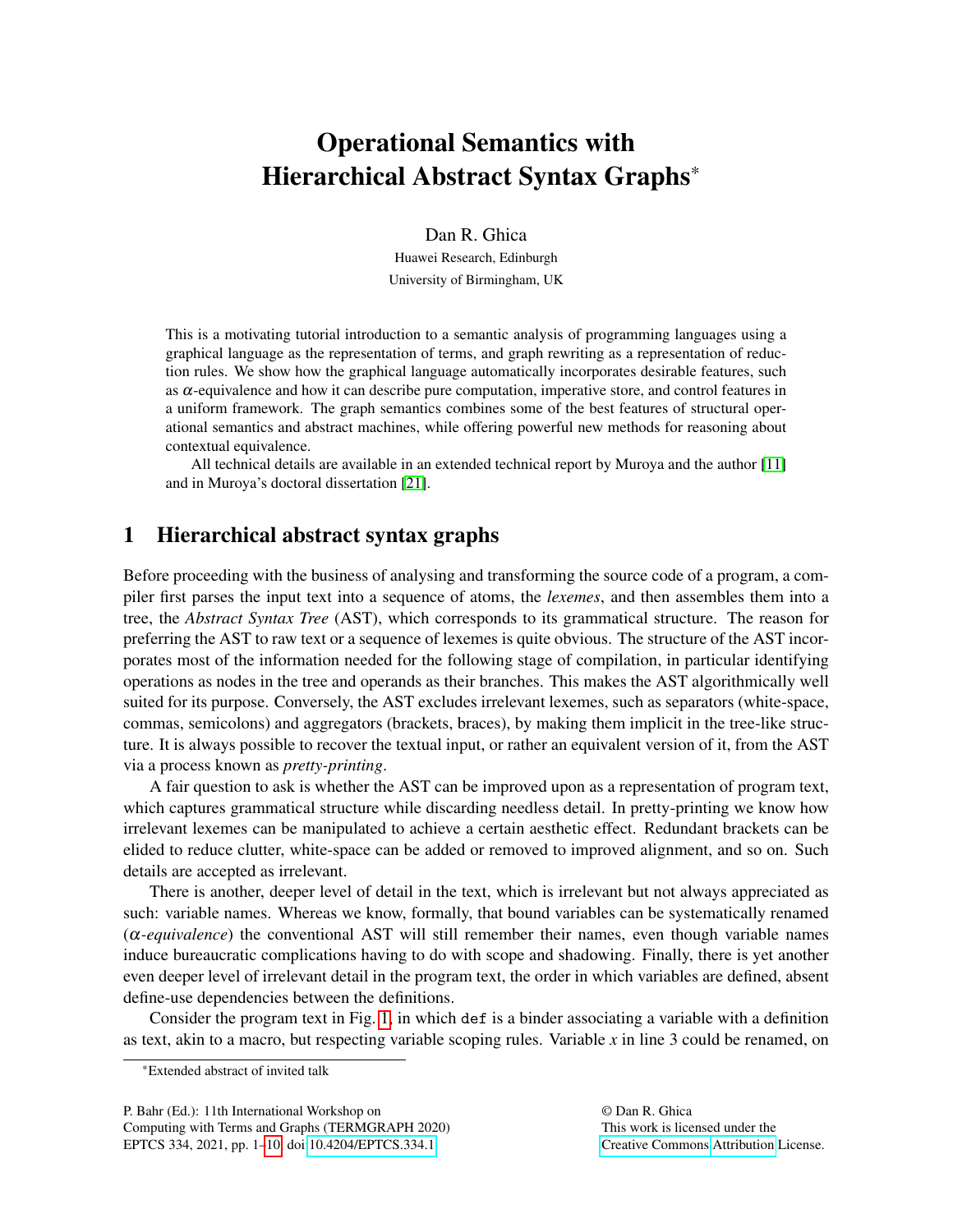

<span id="page-1-1"></span>Figure 2: AST vs ASG for variable definition

lines 3-5, to something else to avoid shadowing the variable with the same name on line 1. Lines 1-2 and lines 3-4 can be swapped without changing the result. But these facts are not immediate from examining its AST in Fig [2](#page-1-1) (left).

```
1 def x = 02 def y = x + 13 def x = 24 def z = x + 3
5 \quad v + z
```
<span id="page-1-0"></span>Figure 1: Bindings

Unlike ASTs, an abstract syntax graphs (ASG) do not treat binders and variables as nodes. Variables are instead represented as links, and binders assign target nodes corresponding to their definitions to the variable links. The ASG of the code in Fig. [1](#page-1-0) is represented next to its AST in Fig. [2.](#page-1-1) To better understand the relation between the AST and the ASG, corresponding nodes are coloured and the links are labelled with variable names. The colour and the labels are not part of the definition of the graph structure, but are just used to aid understanding. The nodes cor-

responding to variable uses and definitions, left blank, are not part of the ASG. It is thus immediately obvious that the ASG is, by construction, quotiented both by α-equivalence and by the order of noninterfering variable bindings. This more general structural equivalence of lambda calculus terms has been dubbed "graph equivalence" by Accattoli et. al. [\[4\]](#page-7-0).

| $1$ def $x = 2$   |
|-------------------|
| 2 def $z = x + 3$ |
| $3 \times z + z$  |
|                   |

<span id="page-1-2"></span>Figure 3: Contraction

ASGs are also helpful when variables are reused, as in the Fig. [3](#page-1-2) example. The AST and the ASG are showed side-by-side in Fig. [2,](#page-1-1) noting that the links corresponding to the variable z, used twice, now both point to its definition. This is why ASG are no longer trees, but directed acyclic graphs (DAGs). Formally, the ASGs are *hypergraphs* with the links a graphical representation of vertices and the nodes a graphical representation of hyperedges.

To represent *local* variable binding, as encountered in functions as opposed to simple variable *definition* discussed above, we note that local variable binding is always associated with *thunks*, i.e. code with delayed execution. This is related to the fact that conventional programming languages use normalorder reduction. In this evaluation strategy functions are considered values, i.e. there is no evaluation 'under the lambda'. In other words, functions are thunks and locally-bound variables will always induce a thunk. Because thunks can be considered, operationally, as a single entity, it is convenient to represent them in their ASG form as a single node, labeled by the definition of the thunk, which is also an ASG. In other words, to model local variable binding in functions it is convenient to use graphs labelled by graphs, which are, formally, *hierarchical* hypergraphs.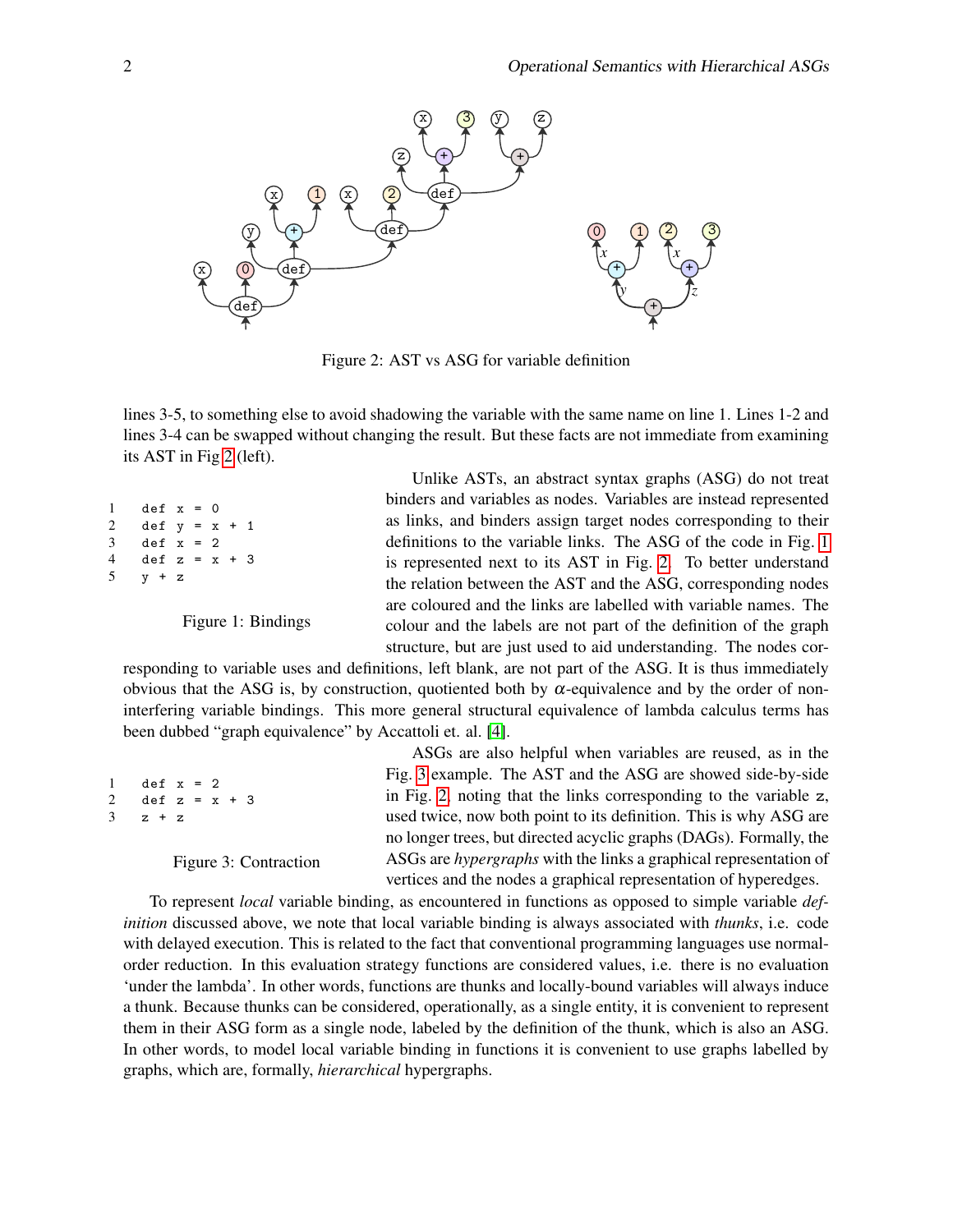

<span id="page-2-1"></span>Figure 4: AST vs ASG for contraction



<span id="page-2-0"></span>Figure 5: Hierarchical ASGs

To model variable behaviour in thunks correctly, our ASGs need to be *interfaced*, i.e. there needs to be a defined order on incoming links. If a thunk has *m* bound variables and *n* free variables then the first *m* incoming links of the ASG used as its label represent the bound variables, in the order in which they are bound. The last *n* incoming links represent the free variables, in some specified order. The node corresponding to the thunk will also have *n* incoming links, representing the definitions of its *n* free variables, in an order consistent with the order used by the label ASG. To make the correspondence more perspicuous we connect the links corresponding to the free variables from the labelling ASG to those of the node, as it causes no ambiguity. Fig. [5](#page-2-0) shows several examples for hierarchical ASGs and the corresponding terms, with function application labelled as @. Note that thunks associated with lambda expressions are still explicitly linked to a lambda-labelled node. This is because in a programming language thunks can be used for expressions other than function definitions, as we shall see.

### 2 Operational semantics

The most widely used method for specifying programming languages is via *operational semantics* (OS). There are several versions of OS. We will focus on so-called *structural* operational semantics (SOS) in the style of Plotkin [\[27\]](#page-9-1), in which a *transition relation* is defined on *configurations* consisting of a term *t* and some additional information (e.g. a program *store*, *s*,*t*), so that the definition of the relation is inductive on the structure of the term.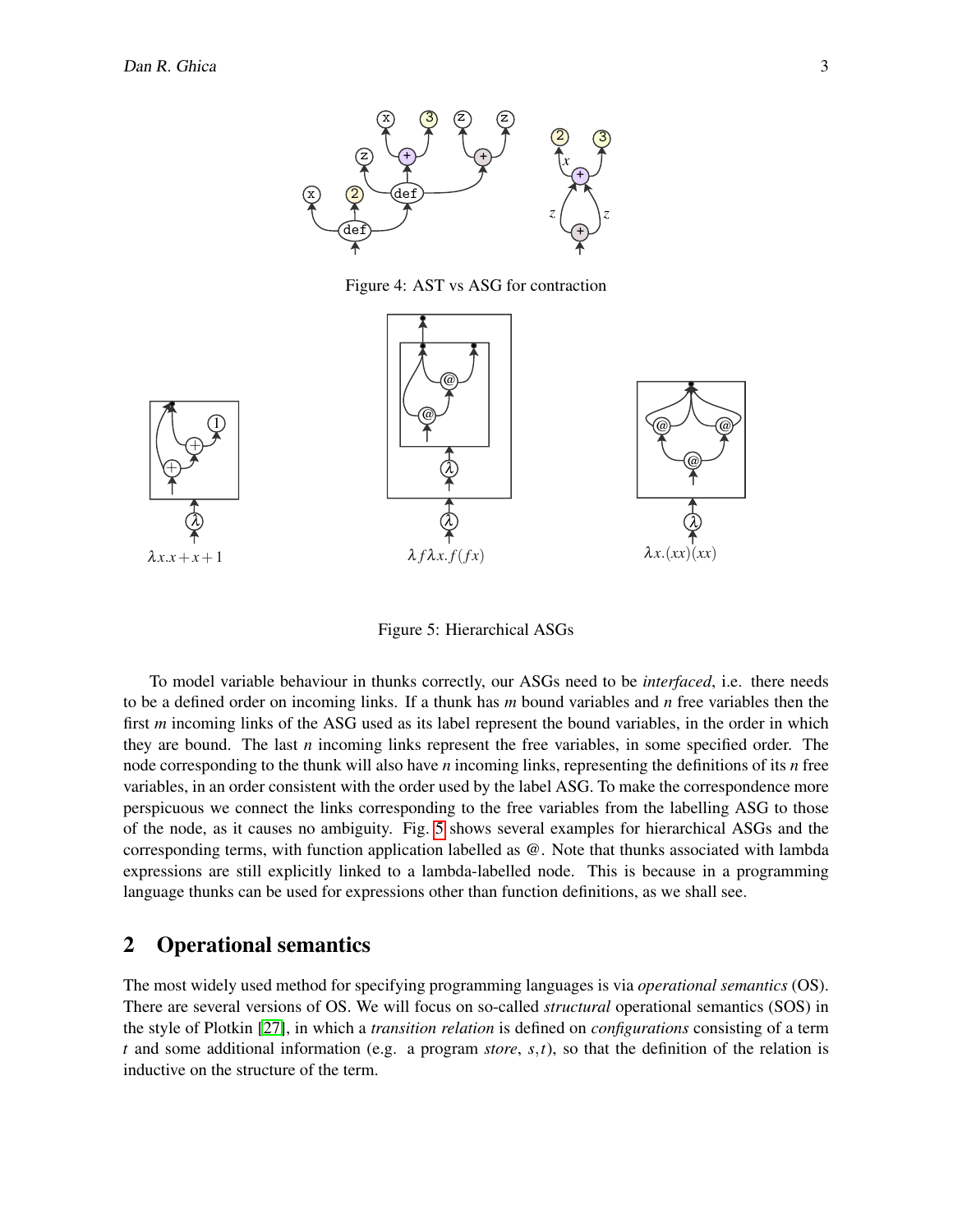

<span id="page-3-1"></span>Figure 7: ASG rewrite as basic reductions

Typically the transition relation is written as  $s, t \rightarrow s', t'$ . There are two kinds of rules, *basic reductions* which perform operations (e.g. first rule in Fig. [6\)](#page-3-0) and *simplification steps* which seek redexes structurally in the program text according to the evaluation strategy (second rule in Fig. [6\)](#page-3-0). The latter are usually written in natural-deduction style. For example, the rule specifying that  $+$ is evaluated left-to-right is the second rule in Fig. [6.](#page-3-0) Note how the first operand  $e_1$  is evaluated to  $e'_1$  and, in the proces, the store *s* may change to  $s'$ .

$$
s, 1+2 \rightarrow s, 3
$$
  
\n
$$
s, e_1 \rightarrow s', e'_1
$$
  
\n
$$
s, e_1 + e_2 \rightarrow s', e'_1 + e_2
$$

<span id="page-3-0"></span>

SOS can be naturally formulated on ASGs rather than on terms. Basic reductions correspond to graph rewrites and simplification steps to a graph traversal algorithm which seeks the redexes. The basic reduction in Fig. [6](#page-3-0) is shown as a graph rewrite in Fig. [7,](#page-3-1) along with the rule for  $\beta$ -reduction. The former is quite obvious, but the latter is more interesting. It consists of the deletion of the abstraction-application pair, the 'unboxing' of the thunk by extracting the label of the thunk node and using it in the top-level graph, the re-wiring of the bound variable, now open, to the argument, and using the root node of  $F$  as the overall root node. For the  $\beta$  rule the graphs involved in the rewrite must also be interfaced, with the interface nodes highlighted in grey. Also note that the rule is actually the *small* β rule used in calculi of explicit substitution which reduces  $(\lambda x.F)M$  to def  $x = M$  in *F* [\[1\]](#page-7-1).

One aspect of the ASG-based evaluation which needs to be clearly explicated is sharing. The DAG structure of the ASG can be refined by introducing special sharing nodes, which, unlike operation nodes, would be allowed to have multiple incoming links. Sharing nodes have a special behaviour during evaluation, managing the process of systematic copying of sub-graphs.

To evaluate an ASG in a way that is consistent with left-to-right call-by-value the traversal is depthfirst and left-to-right, without reaching inside thunks, starting from the unique root. The current link in the traversal is called the *focus*, and it can move *up* (i.e. away from the root) or *down* (i.e. towards the root). When the focus is moving up and it encounters a copy node it will copy the node shared by the copy node, inserting further copy nodes on its outgoing links. As the focus is moving down, whenever it passes a node which has an associated rewrite rule it will exercise it, then change direction and move up again (*refocussing*).

In Fig. [8](#page-4-0) we show the key steps in the evaluation of the expression  $(\lambda fx.f(fx)))(\lambda x.x + 1,2)$ . We use the labels of  $\lambda$ 2 and @2 for definition and use of a function with two arguments. Step (1) is reached after the focus moves along the path *abcbdefa*, at which point the rewrite is performed, unboxing the thunk and attaching the arguments to the nodes made available. Step (2) is simply rearranging the ASG in a more readable format. Step (3) is the copying of the node corresponding to the function  $\lambda x.x + 1$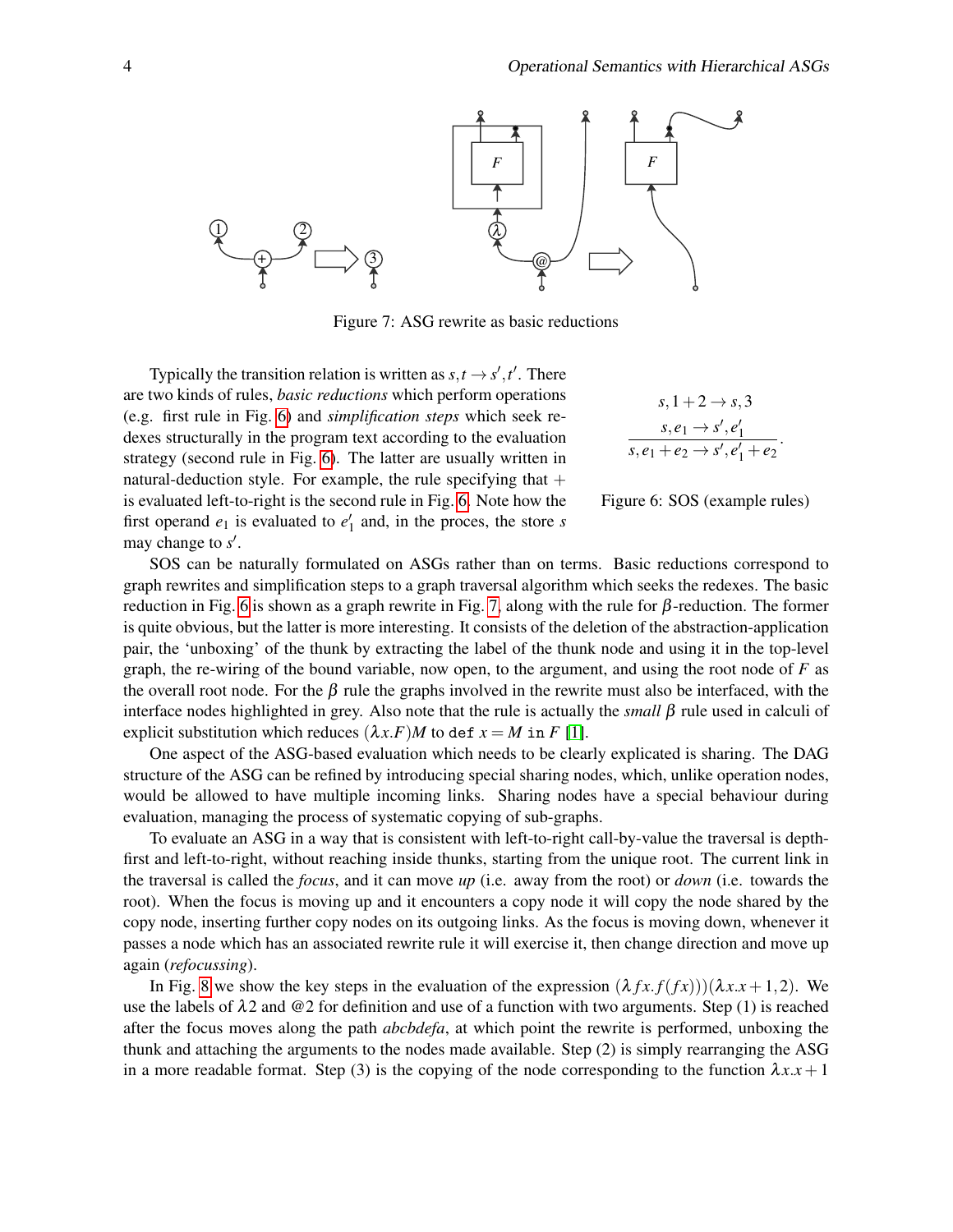

<span id="page-4-0"></span>Figure 8: Evaluation of  $(\lambda fx.f(fx)))(\lambda x.x+1,2)$ .

after the focus traverses path *ab*. Step (4) is the β rewrite applied after the focus traverses path *abcdb*. Step (5) is an arithmetic reduction, followed by another  $\beta$  rewrite and a final arithmetic reduction.

The examples in this section (abstraction, application, arithmetic) deal with what is usually deemed *pure* functional programming, case in which the configuration used by the SOS is the term itself. Expanding the SOS of a language to incorporate effects usually requires revising the format of the configuration of the SOS, which in turn requires reformulating the rules for the preexisting operations. This is a major fragility of the SOS approach, since the revision of the format invalidates any technical results and require laborious re-proving [\[12\]](#page-8-2). ASGs can be enhanced with a single new node which will allow the formulation of most known effects, namely an *atom* node, in the sense of [\[26\]](#page-9-2). The ASG OS for a pure language then only differs from the ASG OS of an impure language in that the atom nodes are not involved. The atom node, just like a sharing node, allows multiple incoming links. However, during evaluation, the atom node does not trigger a copying of the node at the end of its outgoing link, but is instead treated as an endpoint by the ASG traversal strategy. Indeed, just as computations are not performed inside of thunks they are also not performed inside of the store. This insight, that the essence of effectful computation is the presence of atoms in the OS is originally due to Pitts, but it turns out to be most effective in ASG-based OS [\[24\]](#page-9-3).

Fig [9](#page-5-0) shows the basic rule for assignment, with the atom indicated as an unlabeled white node. The atom is made to point to the second operand of the assignment operator, while the assignment operator itself reduces to the dummy value inhabiting the unit type. In the process, whatever the atom was attached to before may become inaccessible from the root of the ASG, therefore *garbage.* Also note that the effect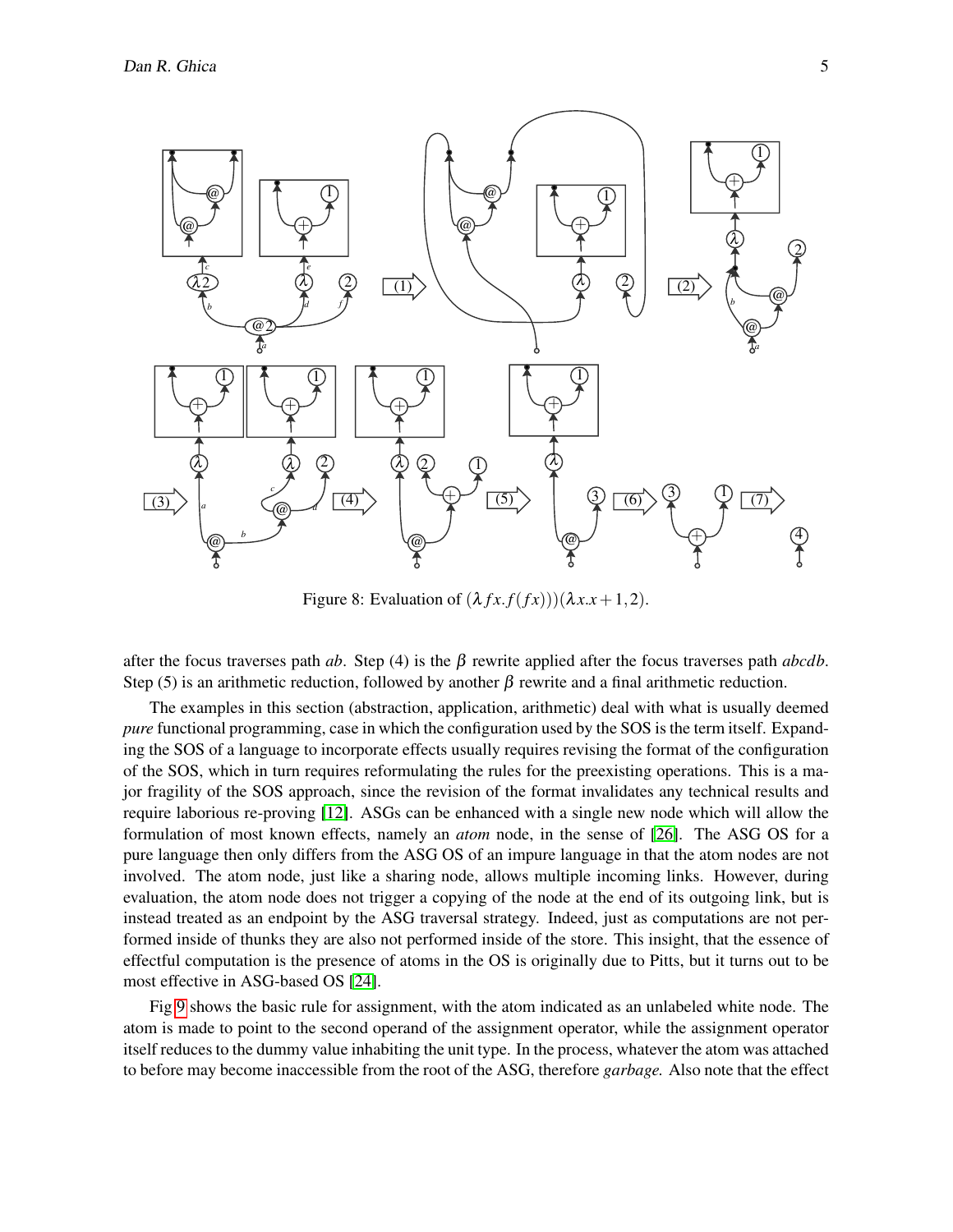

<span id="page-5-1"></span>Figure 10: Control in ASG OS

of the assignment is manifest only because other parts of the ASG may point to the atom, a link which is persistent due to the value-like behaviour of the atom.

The SOS of a programming language can be further refined (*distilled*) into an abstract machine, which gives a more explicit representation of the simplification rules via manipulation of context [\[31\]](#page-9-4). From this point of view, the ASG representation of the SOS is already an abstract machine, in the sense that it can give a costaccurate model of execution of the language.

Another appealing feature of abstract machines is that they can model control-transfer operations more conveniently that SOS. It is not im-



<span id="page-5-0"></span>Figure 9: Assignment in ASG OS

possible to use SOS for this, but the format of the transition system needs to be significantly revised, making the transitions themselves labelled [\[29\]](#page-9-5).

Since the ASG OS is formulated via arbitrary rewrites, control can be dealt with in a straightforward way. Fig [10](#page-5-1) shows a labelled version of C-style *break/continue* statements. The operations involved are loop body definition (*l*), sequential composition (;), break (*b*), and continue (*c*). The atom used as the first operand of *l* becomes bound to the label which is the bound argument of *M*, used to anchor a point in the ASG so that the control operations of break or continue can determine where to jump to. If *M* terminates normally then the whole cycle repeats. Unlike conventional C break and continue these variants are labelled, and the labels are first-class citizens, i.e. they can be passed as arguments to or returned from functions.

An interactive evaluator for a variety of programming language features can be found online.<sup>[1](#page-5-2)</sup>.

# 3 Reasoning

SOS was originally considered too 'low level' to reason about equivalence in programming languages, at least in contrast with denotational semantics. However, SOS was considered more 'high level' than alternative operational specifications of programming languages such as abstract machines. In time, a large variety of powerful techniques for reasoning with SOS-like specifications proved that this is indeed a useful formalism for reasoning about equivalence [\[25\]](#page-9-6) whereas abstract machines remained useful due

<span id="page-5-2"></span><sup>1</sup><https://tnttodda.github.io/Spartan-Visualiser/>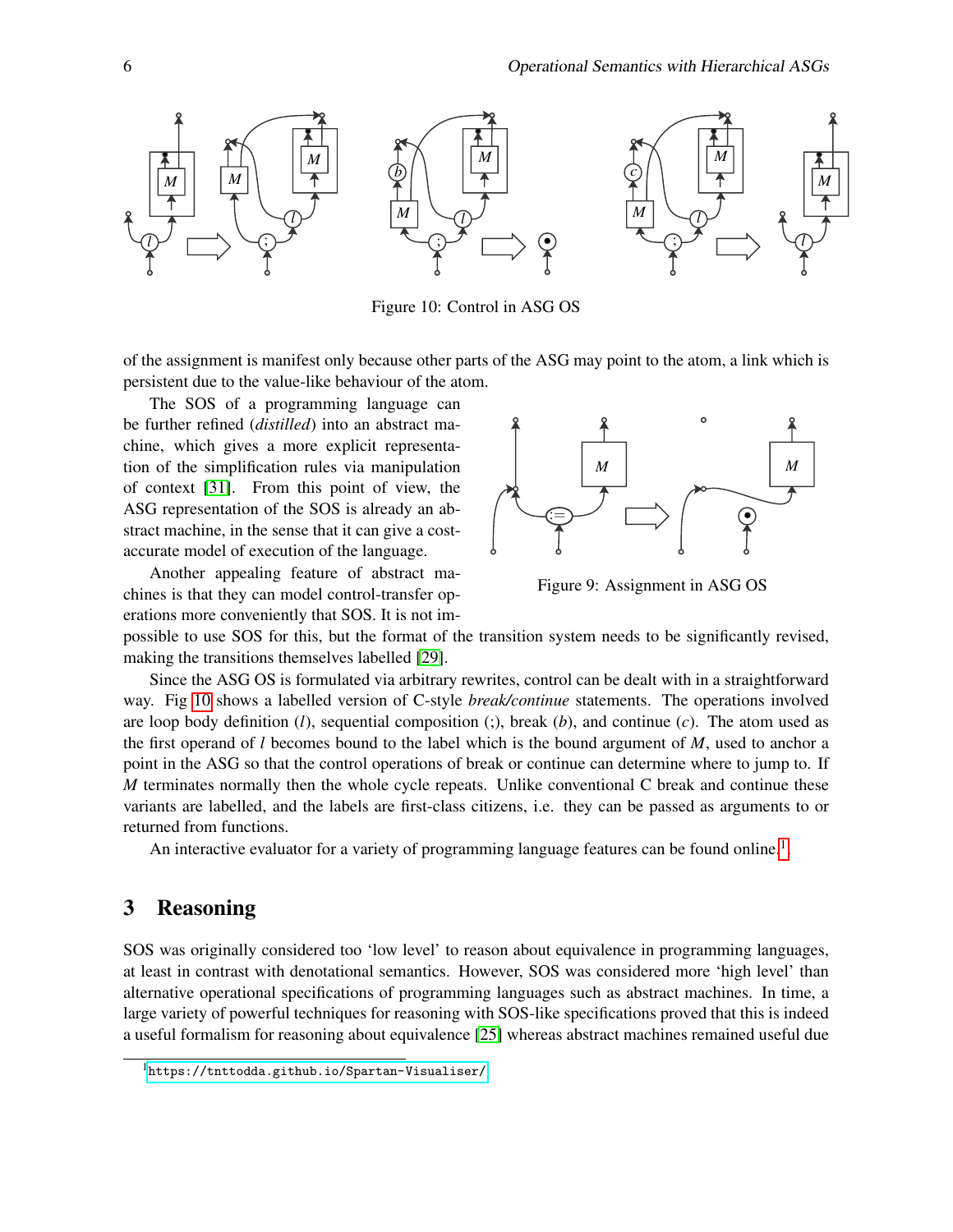to their ability to model the cost of evaluation and as a gateway to compiler development [\[19\]](#page-8-3). The ASG OS seems to combine felicitously some of the best features of SOS and abstract machines including, as we shall see, the ability to reason about observational equivalence.

In fact, the graph formulation of the OS makes it possible not just to reason about equivalence, but to formulate a powerful characterisation theorem which establishes equivalence by using some simpler combinatorial criteria. We must first 'tame' the OS by restricting ourselves to sets of rules which are *deterministic* and *refocussing*. The first concept is the standard one. The second, initially formulated by Danvy et. al., means that following a basic reduction the focus could be kept either at the point where the rewrite occurs, or moved to the root of the graph, with equal effect [\[9\]](#page-8-4). Indeed, all the rules we have presented in this tutorial are refocussing.

Equivalences are also formulated graphically, as families of relations on *templates*, i.e. sets of graphs with the same interface. For a fixed abstract machine a template is said to be *input-safe* if evaluation from any input link preserves the relation. Note that, unlike a SOS, we can talk about the evaluation of an ASG which is not a program, in fact not even a term, since evaluation is just a byword for traversal and reduction. A template is said to be *output-closed* if in the course of evaluation no output link will ever be reached. Finally, a template is said to be *robust* if it is preserved by all rewrite rules of the language. The main theorem can be simply stated as:

#### Theorem. (Characterisation [\[11,](#page-8-0) Sec. 6]). *Robust templates induce observational equivalence.*

The conditions used to establish equivalence via the Characterisation Theorem are all elementary and proved by case analysis. Moreover, the theorem allows for *robust* proofs of equivalence in the sense that they can withstand language extensions. For example we can prove the  $\beta$  law for a pure language can be extended to a language with imperative store just by showing that the templates used in formulating the law are robust relative to the new rules for variable creation, dereferencing, and assignment (Fig. [4\)](#page-2-1). Which happens to be the case. By contrast, conventional proofs of equivalence are fragile, and are invalidated by even mild language extensions.

## 4 Related work

This is an elementary tutorial introduction and extended motivation for the *hypernet semantics* of programming languages [\[11\]](#page-8-0), which is a streamlined and generalised version of the *Dynamic Geometry of Interaction (GoI) Machine* [\[22\]](#page-8-5). They are the outcome of an effort initially motivated by the understanding of call-by-value and effectful computation from a GoI perspective [\[16,](#page-8-6) [23\]](#page-8-7).

Graph-based intermediate representations (IR) are established in compiler construction [\[7\]](#page-7-2) and in the formulation of abstract machines for functional languages [\[17\]](#page-8-8). However, the origin of the approach describe here lies elsewhere, in *proof nets*, a graphical representation of proofs in Linear Logic [\[13\]](#page-8-9) and especially in their generalisation as *interaction nets* [\[18\]](#page-8-10). Interaction nets already exhibit the hierarchical structure we employ here, which is used to model binding and higher-order structures. Hierarchical graphs are also used elsewhere in semantics, for example as diagram languages of processes known as *bigraphs* [\[20\]](#page-8-11).

The connection between linear logic and its varieties and certain monoidal categories kindled significant progress in diagrammatic languages [\[30\]](#page-9-7). For instance, traced monoidal categories, used as models of lambda calculus with cyclic sharing [\[15\]](#page-8-12), led to the development of a hierarchical graph syntax for closures [\[28\]](#page-9-8) remarkably similar to the one described here. In terms of the treatment of graphs as combinatorial objects, much of the literature considered them rather informally and a formalisation of proof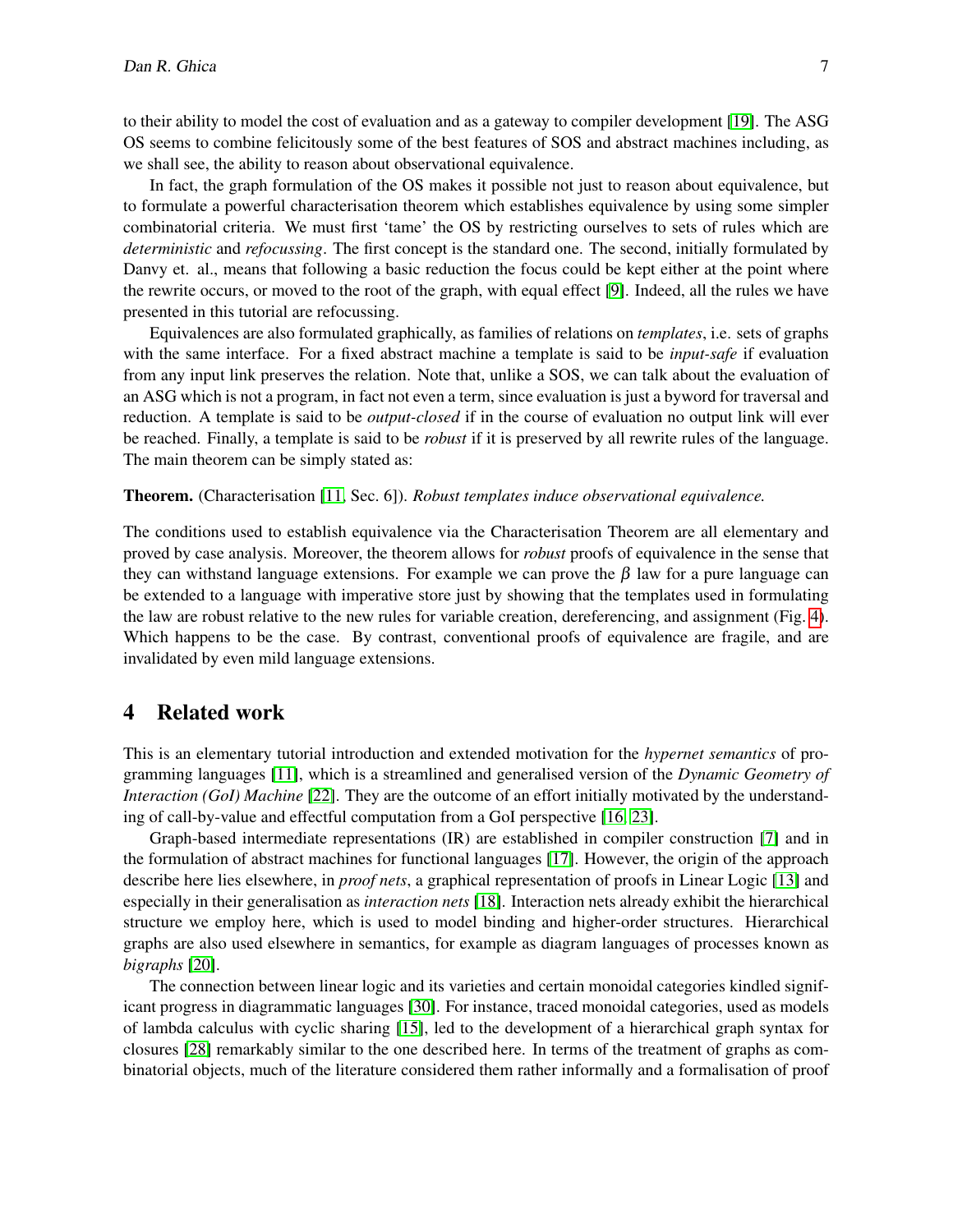nets as hypergraphs was given much later [\[14\]](#page-8-13).

More recently, work by Accattoli has examined the interesting interplay between term-based and graph-based formulations of the call-by-value lambda calculus [\[2\]](#page-7-3), even though his motivations are somewhat different than ours, as illustrated by this quotation:

*It is far from easy to realize an isomorphism between terms and nets, as it is necessary to take care of many delicate details about weakenings, contractions, representation of variables, administrative reduction steps, and so on. [*...*] More generally, such a strong relationship turns the calculus into an algebraic language for proof nets, providing a handy tool to reason by structural induction over proof nets.*

In fact, a properly formalised graphical syntax can be just as powerful and just as rigorous as an algebraic language. Moreover, the graphical language can be both simpler and better specified than the term language, for example in the case of the calculus of explicit substitutions, which lacks a proper formulation of  $\alpha$ -equivalence [\[3\]](#page-7-4).

To conclude, we see the ASG operational semantics as a first step in an exciting and potentially fruitful direction. Graphical languages are starting to emerge as a new and genuine formalism which can give alternative, and sometimes improved, representations to theories in fields as different as quantum computation [\[8\]](#page-8-14), linear and affine algebra [\[5\]](#page-7-5), digital circuits [\[10\]](#page-8-15), signal flow [\[6\]](#page-7-6) and more. The motivations for this emergence are mixed, from the raw intuitive appeal of visual representations to improved algorithmic properties. Examining how this methodology can be extended to programming languages is an intriguing next step which brings together a number of existing ideas and concepts and can unify existing gaps between semantics of programming languages and compiler-related techniques.

### References

- <span id="page-7-1"></span>[1] Mart´ın Abadi, Luca Cardelli, Pierre-Louis Curien & Jean-Jacques Levy (1991): ´ *Explicit Substitutions*. J. Funct. Program. 1(4), pp. 375–416, doi[:10.1017/S0956796800000186.](http://dx.doi.org/10.1017/S0956796800000186)
- <span id="page-7-3"></span>[2] Beniamino Accattoli (2015): *Proof nets and the call-by-value* λ*-calculus*. Theor. Comput. Sci. 606, pp. 2–24, doi[:10.1016/j.tcs.2015.08.006.](http://dx.doi.org/10.1016/j.tcs.2015.08.006)
- <span id="page-7-4"></span>[3] Beniamino Accattoli (2018): *Proof Nets and the Linear Substitution Calculus*. In Bernd Fischer & Tarmo Uustalu, editors: Theoretical Aspects of Computing - ICTAC 2018 - 15th International Colloquium, Stellenbosch, South Africa, October 16-19, 2018, Proceedings, Lecture Notes in Computer Science 11187, Springer, pp. 37–61, doi[:10.1007/978-3-030-02508-3](http://dx.doi.org/10.1007/978-3-030-02508-3_3) 3.
- <span id="page-7-0"></span>[4] Beniamino Accattoli, Eduardo Bonelli, Delia Kesner & Carlos Lombardi (2014): *A nonstandard standardization theorem*. In Suresh Jagannathan & Peter Sewell, editors: The 41st Annual ACM SIGPLAN-SIGACT Symposium on Principles of Programming Languages, POPL '14, San Diego, CA, USA, January 20-21, 2014, ACM, pp. 659–670, doi[:10.1145/2535838.2535886.](http://dx.doi.org/10.1145/2535838.2535886)
- <span id="page-7-5"></span>[5] Filippo Bonchi, Robin Piedeleu, Pawel Sobocinski & Fabio Zanasi (2019): *Graphical Affine Algebra*. In: 34th Annual ACM/IEEE Symposium on Logic in Computer Science, LICS 2019, Vancouver, BC, Canada, June 24-27, 2019, IEEE, pp. 1–12, doi[:10.1109/LICS.2019.8785877.](http://dx.doi.org/10.1109/LICS.2019.8785877)
- <span id="page-7-6"></span>[6] Filippo Bonchi, Pawel Sobocinski & Fabio Zanasi (2015): *Full Abstraction for Signal Flow Graphs*. In Sriram K. Rajamani & David Walker, editors: Proceedings of the 42nd Annual ACM SIGPLAN-SIGACT Symposium on Principles of Programming Languages, POPL 2015, Mumbai, India, January 15-17, 2015, ACM, pp. 515–526, doi[:10.1145/2676726.2676993.](http://dx.doi.org/10.1145/2676726.2676993)
- <span id="page-7-2"></span>[7] Cliff Click & Michael Paleczny (1995): *A Simple Graph-Based Intermediate Representation*. In Michael D. Ernst, editor: Proceedings ACM SIGPLAN Workshop on Intermediate Representations (IR'95), San Francisco, CA, USA, January 22, 1995, ACM, pp. 35–49, doi[:10.1145/202529.202534.](http://dx.doi.org/10.1145/202529.202534)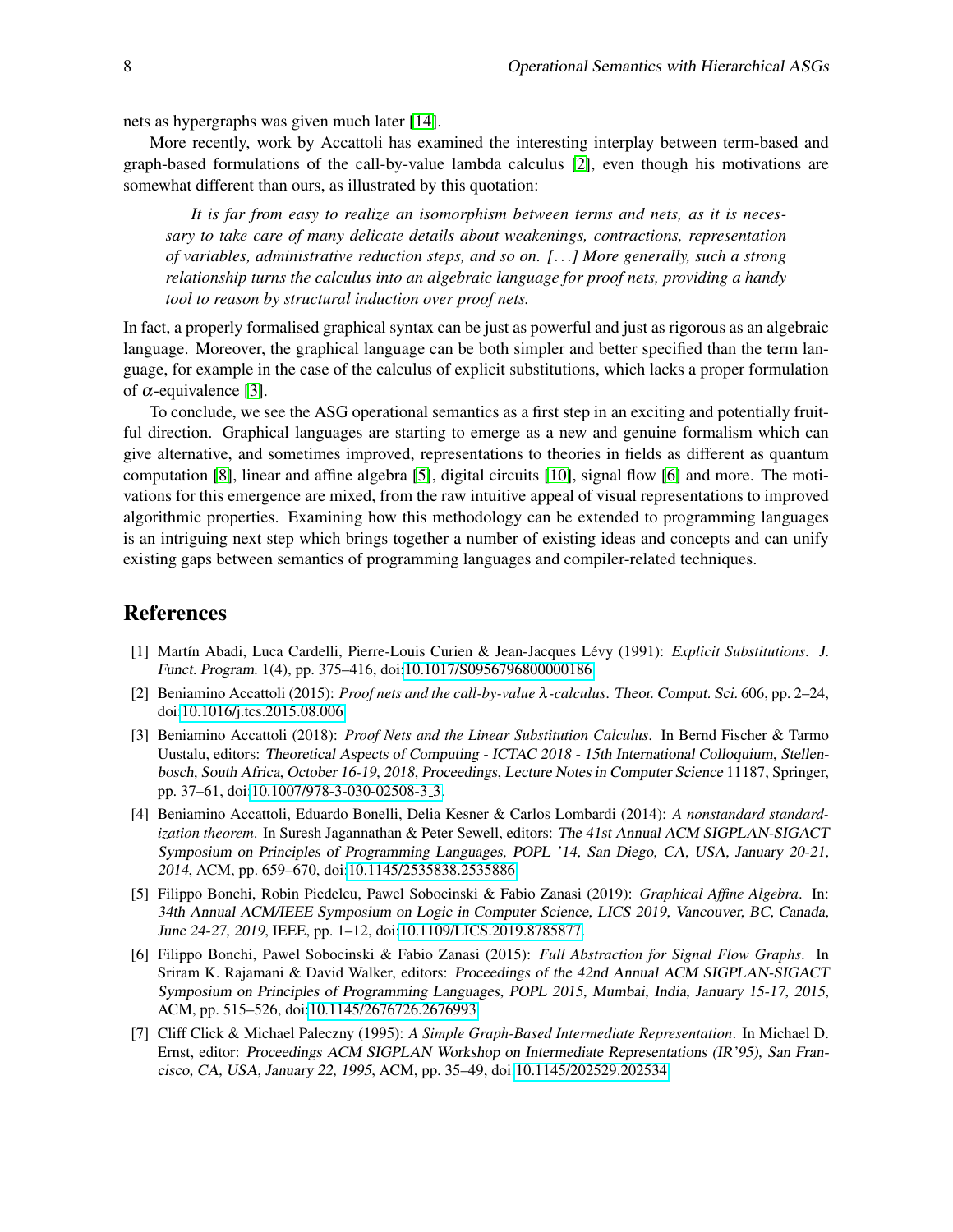- <span id="page-8-14"></span>[8] Bob Coecke & Aleks Kissinger (2017): *Picturing Quantum Processes: A First Course in Quantum Theory and Diagrammatic Reasoning*. Cambridge University Press, doi[:10.1017/9781316219317.](http://dx.doi.org/10.1017/9781316219317)
- <span id="page-8-4"></span>[9] Olivier Danvy, Kevin Millikin, Johan Munk & Ian Zerny (2012): *On inter-deriving small-step and bigstep semantics: A case study for storeless call-by-need evaluation*. Theor. Comput. Sci. 435, pp. 21–42, doi[:10.1016/j.tcs.2012.02.023.](http://dx.doi.org/10.1016/j.tcs.2012.02.023)
- <span id="page-8-15"></span>[10] Dan R. Ghica, Achim Jung & Aliaume Lopez (2017): *Diagrammatic Semantics for Digital Circuits*. In Valentin Goranko & Mads Dam, editors: 26th EACSL Annual Conference on Computer Science Logic, CSL 2017, August 20-24, 2017, Stockholm, Sweden, LIPIcs 82, Schloss Dagstuhl - Leibniz-Zentrum für Informatik, pp. 24:1–24:16, doi[:10.4230/LIPIcs.CSL.2017.24.](http://dx.doi.org/10.4230/LIPIcs.CSL.2017.24)
- <span id="page-8-0"></span>[11] Dan R. Ghica, Koko Muroya & Todd Waugh Ambridge (2019): *Local Reasoning for Robust Observational Equivalence*. CoRR abs/1907.01257. Available at <http://arxiv.org/abs/1907.01257>.
- <span id="page-8-2"></span>[12] Dan R. Ghica & Nikos Tzevelekos (2012): *A System-Level Game Semantics*. In Ulrich Berger & Michael W. Mislove, editors: Proceedings of the 28th Conference on the Mathematical Foundations of Programming Semantics, MFPS 2012, Bath, UK, June 6-9, 2012, Electronic Notes in Theoretical Computer Science 286, Elsevier, pp. 191–211, doi[:10.1016/j.entcs.2012.08.013.](http://dx.doi.org/10.1016/j.entcs.2012.08.013)
- <span id="page-8-9"></span>[13] Jean-Yves Girard (1987): *Linear Logic*. Theor. Comput. Sci. 50, pp. 1–102, doi[:10.1016/0304-](http://dx.doi.org/10.1016/0304-3975(87)90045-4) [3975\(87\)90045-4.](http://dx.doi.org/10.1016/0304-3975(87)90045-4)
- <span id="page-8-13"></span>[14] Stefano Guerrini, Simone Martini & Andrea Masini (2001): *Proof nets, garbage, and computations*. Theor. Comput. Sci. 253(2), pp. 185–237, doi[:10.1016/S0304-3975\(00\)00094-3.](http://dx.doi.org/10.1016/S0304-3975(00)00094-3)
- <span id="page-8-12"></span>[15] Masahito Hasegawa (1997): *Recursion from Cyclic Sharing: Traced Monoidal Categories and Models of Cyclic Lambda Calculi*. In Philippe de Groote, editor: Typed Lambda Calculi and Applications, Third International Conference on Typed Lambda Calculi and Applications, TLCA '97, Nancy, France, April 2-4, 1997, Proceedings, Lecture Notes in Computer Science 1210, Springer, pp. 196–213, doi[:10.1007/3-540-](http://dx.doi.org/10.1007/3-540-62688-3_37) [62688-3](http://dx.doi.org/10.1007/3-540-62688-3_37) 37.
- <span id="page-8-6"></span>[16] Naohiko Hoshino, Koko Muroya & Ichiro Hasuo (2014): *Memoryful geometry of interaction: from coalgebraic components to algebraic effects*. In Thomas A. Henzinger & Dale Miller, editors: Joint Meeting of the Twenty-Third EACSL Annual Conference on Computer Science Logic (CSL) and the Twenty-Ninth Annual ACM/IEEE Symposium on Logic in Computer Science (LICS), CSL-LICS '14, Vienna, Austria, July 14 - 18, 2014, ACM, pp. 52:1–52:10, doi[:10.1145/2603088.2603124.](http://dx.doi.org/10.1145/2603088.2603124)
- <span id="page-8-8"></span>[17] Simon L. Peyton Jones & Jon Salkild (1989): *The Spineless Tagless G-Machine*. In Joseph E. Stoy, editor: Proceedings of the fourth international conference on Functional programming languages and computer architecture, FPCA 1989, London, UK, September 11-13, 1989, ACM, pp. 184–201, doi[:10.1145/99370.99385.](http://dx.doi.org/10.1145/99370.99385)
- <span id="page-8-10"></span>[18] Yves Lafont (1990): *Interaction Nets*. In Frances E. Allen, editor: Conference Record of the Seventeenth Annual ACM Symposium on Principles of Programming Languages, San Francisco, California, USA, January 1990, ACM Press, pp. 95–108, doi[:10.1145/96709.96718.](http://dx.doi.org/10.1145/96709.96718)
- <span id="page-8-3"></span>[19] Xavier Leroy (1990): *The ZINC experiment : an economical implementation of the ML language*. Technical Report RT-0117, INRIA. Available at <https://hal.inria.fr/inria-00070049>.
- <span id="page-8-11"></span>[20] Robin Milner (2008): *Bigraphs and Their Algebra*. Electron. Notes Theor. Comput. Sci. 209, pp. 5–19, doi[:10.1016/j.entcs.2008.04.002.](http://dx.doi.org/10.1016/j.entcs.2008.04.002)
- <span id="page-8-1"></span>[21] Koko Muroya (2020): *Hypernet Semantics of Programming Languages*. Ph.D. thesis, University of Birmingham. Available at <http://www.kurims.kyoto-u.ac.jp/~kmuroya/papers/phdthesis.pdf>.
- <span id="page-8-5"></span>[22] Koko Muroya & Dan R. Ghica (2019): *The Dynamic Geometry of Interaction Machine: A Token-Guided Graph Rewriter*. Log. Methods Comput. Sci. 15(4). Available at <https://lmcs.episciences.org/5882>.
- <span id="page-8-7"></span>[23] Koko Muroya, Naohiko Hoshino & Ichiro Hasuo (2016): *Memoryful geometry of interaction II: recursion* and adequacy. In Rastislav Bodík & Rupak Majumdar, editors: Proceedings of the 43rd Annual ACM SIGPLAN-SIGACT Symposium on Principles of Programming Languages, POPL 2016, St. Petersburg, FL, USA, January 20 - 22, 2016, ACM, pp. 748–760, doi[:10.1145/2837614.2837672.](http://dx.doi.org/10.1145/2837614.2837672)